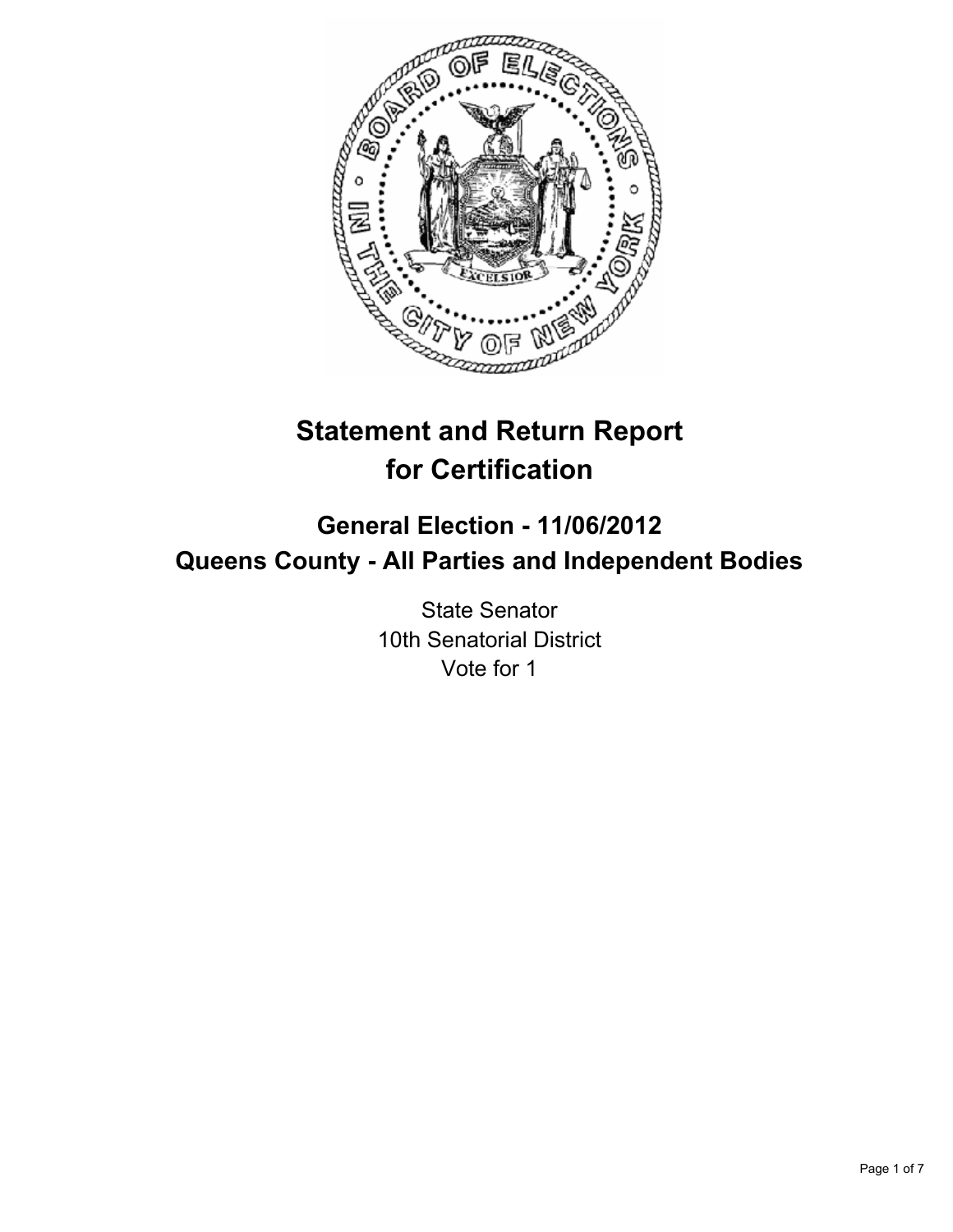

| PUBLIC COUNTER                                           | 3,332 |
|----------------------------------------------------------|-------|
| <b>EMERGENCY</b>                                         | 0     |
| ABSENTEE/MILITARY                                        | 301   |
| <b>FEDERAL</b>                                           | 92    |
| <b>SPECIAL PRESIDENTIAL</b>                              | 0     |
| <b>AFFIDAVIT</b>                                         | 2,413 |
| <b>Total Ballots</b>                                     | 6,138 |
| Less - Inapplicable Federal/Special Presidential Ballots | (92)  |
| <b>Total Applicable Ballots</b>                          | 6,046 |
| JAMES SANDERS JR. (DEMOCRATIC)                           | 3,409 |
| BOB DOBBS (WRITE-IN)                                     | 1     |
| ERIC ULRICH (WRITE-IN)                                   | 4     |
| ISAAC PARSEE (WRITE-IN)                                  | 2     |
| LINDA MICHAELSEN (WRITE-IN)                              | 1     |
| SHIRLEY HUNTLEY (WRITE-IN)                               | 2     |
| UNATTRIBUTABLE WRITE-IN (WRITE-IN)                       | 3     |
| WIL BAKER (WRITE-IN)                                     | 1     |
| <b>Total Votes</b>                                       | 3,423 |
| Unrecorded                                               | 2,623 |

| <b>PUBLIC COUNTER</b>                                    | 5,188          |
|----------------------------------------------------------|----------------|
| <b>EMERGENCY</b>                                         | 0              |
| <b>ABSENTEE/MILITARY</b>                                 | 76             |
| <b>FEDERAL</b>                                           | 21             |
| SPECIAL PRESIDENTIAL                                     | 0              |
| <b>AFFIDAVIT</b>                                         | 756            |
| <b>Total Ballots</b>                                     | 6,041          |
| Less - Inapplicable Federal/Special Presidential Ballots | (21)           |
| <b>Total Applicable Ballots</b>                          | 6,020          |
| JAMES SANDERS JR. (DEMOCRATIC)                           | 4,496          |
| EDWIN GUZMAN (WRITE-IN)                                  | 1              |
| JANIKA DOOBAY (WRITE-IN)                                 | 1              |
| LUIS R. QUIROZ JR. (WRITE-IN)                            | $\overline{2}$ |
| RUDY GIULIANI (WRITE-IN)                                 | 1              |
| UNATTRIBUTABLE WRITE-IN (WRITE-IN)                       | 4              |
| <b>Total Votes</b>                                       | 4,505          |
| Unrecorded                                               | 1,515          |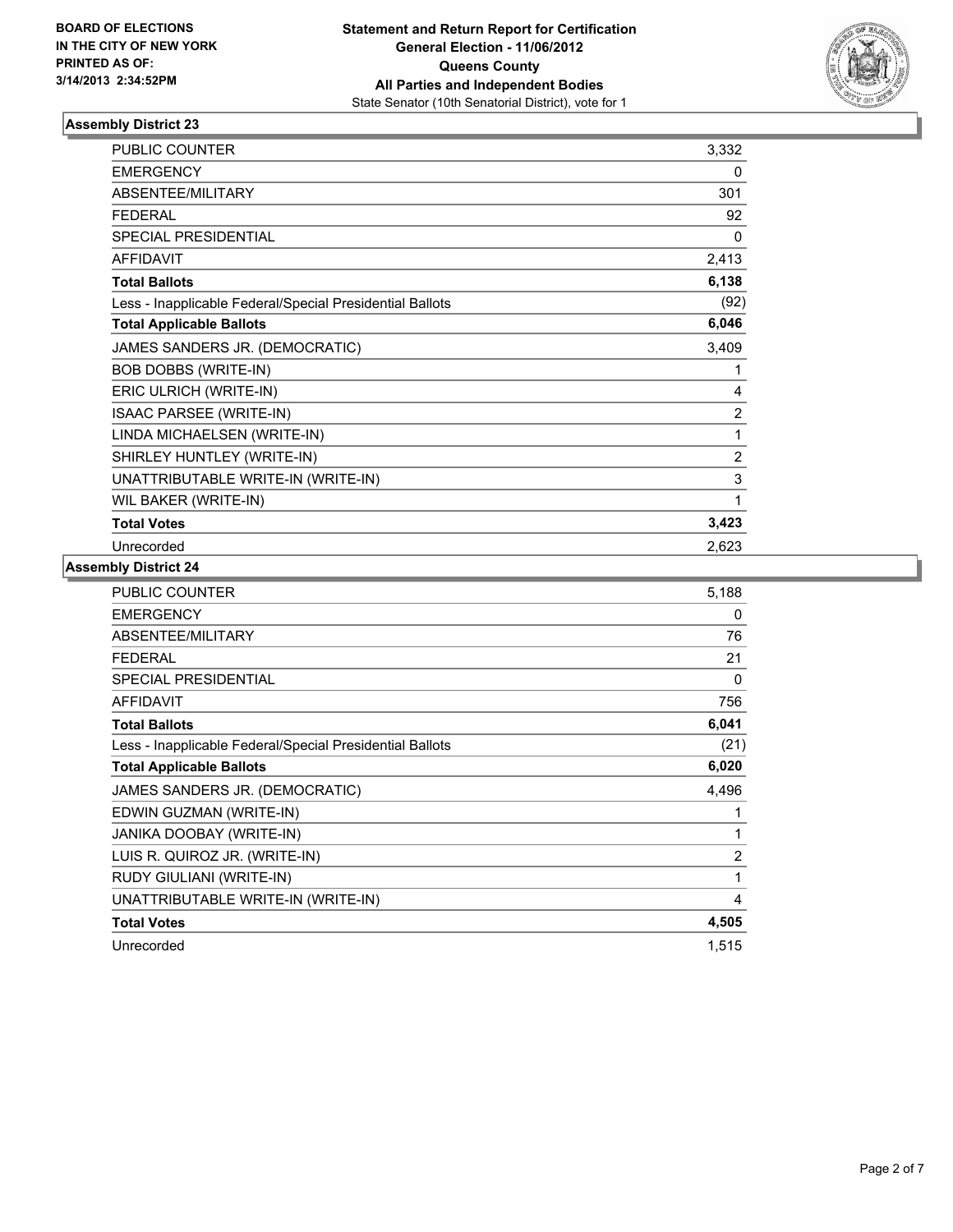

| <b>Total Votes</b>                                       | 0        |
|----------------------------------------------------------|----------|
| JAMES SANDERS JR. (DEMOCRATIC)                           | 0        |
| <b>Total Applicable Ballots</b>                          | 0        |
| Less - Inapplicable Federal/Special Presidential Ballots | $\Omega$ |
| <b>Total Ballots</b>                                     | 0        |
| <b>AFFIDAVIT</b>                                         | 0        |
| SPECIAL PRESIDENTIAL                                     | 0        |
| <b>FEDERAL</b>                                           | 0        |
| ABSENTEE/MILITARY                                        | 0        |
| <b>EMERGENCY</b>                                         | 0        |
| PUBLIC COUNTER                                           | 0        |

### **Assembly District 28**

| <b>PUBLIC COUNTER</b>                                    | 1,168 |
|----------------------------------------------------------|-------|
| <b>EMERGENCY</b>                                         | 0     |
| ABSENTEE/MILITARY                                        | 30    |
| <b>FEDERAL</b>                                           | 12    |
| <b>SPECIAL PRESIDENTIAL</b>                              | 0     |
| <b>AFFIDAVIT</b>                                         | 101   |
| <b>Total Ballots</b>                                     | 1,311 |
| Less - Inapplicable Federal/Special Presidential Ballots | (12)  |
| <b>Total Applicable Ballots</b>                          | 1,299 |
| JAMES SANDERS JR. (DEMOCRATIC)                           | 865   |
| <b>JOSEPH GERSTEL (WRITE-IN)</b>                         | 1     |
| MAX POWERS (WRITE-IN)                                    | 1     |
| SHAYON GREENFIELD (WRITE-IN)                             | 1     |
| TEDDY CANTOS (WRITE-IN)                                  | 1     |
| <b>Total Votes</b>                                       | 869   |
| Unrecorded                                               | 430   |

| <b>PUBLIC COUNTER</b>                                    | 6,160 |
|----------------------------------------------------------|-------|
| <b>EMERGENCY</b>                                         | 5     |
| ABSENTEE/MILITARY                                        | 138   |
| FEDERAL                                                  | 22    |
| <b>SPECIAL PRESIDENTIAL</b>                              | 0     |
| <b>AFFIDAVIT</b>                                         | 725   |
| <b>Total Ballots</b>                                     | 7,050 |
| Less - Inapplicable Federal/Special Presidential Ballots | (22)  |
| <b>Total Applicable Ballots</b>                          | 7,028 |
| JAMES SANDERS JR. (DEMOCRATIC)                           | 6,074 |
| <b>COREY GUMBS (WRITE-IN)</b>                            |       |
| LOU GRAYS (WRITE-IN)                                     | 1     |
| SHIRLEY HUNTLEY (WRITE-IN)                               | 1     |
| <b>Total Votes</b>                                       | 6,077 |
| Unrecorded                                               | 951   |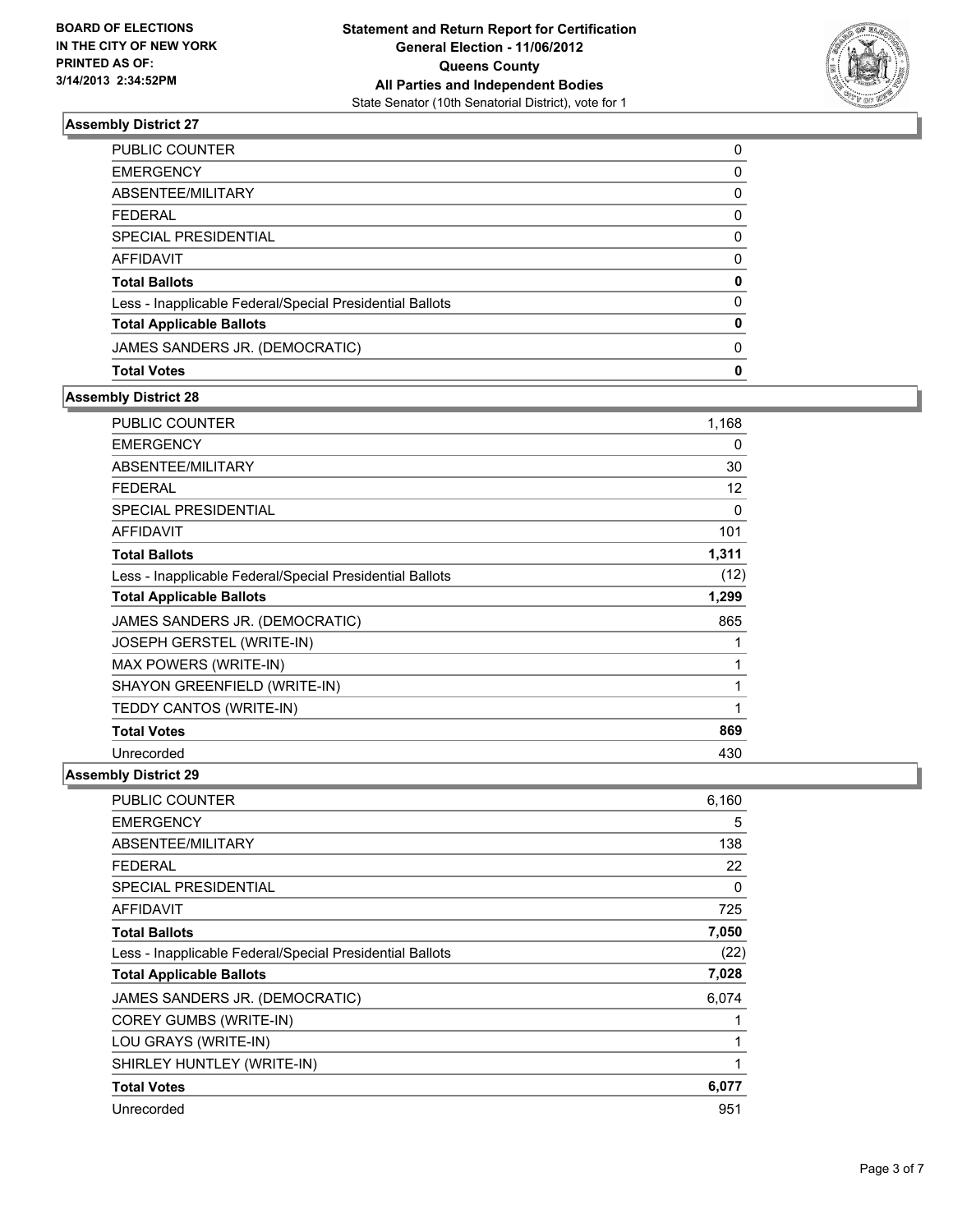

| <b>PUBLIC COUNTER</b>                                    | 23,237       |
|----------------------------------------------------------|--------------|
| <b>EMERGENCY</b>                                         | 0            |
| ABSENTEE/MILITARY                                        | 622          |
| <b>FEDERAL</b>                                           | 116          |
| SPECIAL PRESIDENTIAL                                     | 0            |
| <b>AFFIDAVIT</b>                                         | 7,308        |
| <b>Total Ballots</b>                                     | 31,283       |
| Less - Inapplicable Federal/Special Presidential Ballots | (116)        |
| <b>Total Applicable Ballots</b>                          | 31,167       |
| JAMES SANDERS JR. (DEMOCRATIC)                           | 22,671       |
| ABISOYE OLORUNTOBA (WRITE-IN)                            | 1            |
| ALLAN JENNINGS (WRITE-IN)                                | 1            |
| CAROL CUMBERLAND (WRITE-IN)                              | 4            |
| ERIC ULRICH (WRITE-IN)                                   | 5            |
| JACQUES LEANDRE (WRITE-IN)                               | 1            |
| JOHN C NAUDUS (WRITE-IN)                                 | $\mathbf{1}$ |
| KASIEM SCOTT (WRITE-IN)                                  | 1            |
| KIRSTEN GILLIBRAND (WRITE-IN)                            | 1            |
| <b>KURT COBAIN (WRITE-IN)</b>                            | 1            |
| ROMEO LANGHOLNE (WRITE-IN)                               | $\mathbf{1}$ |
| ROY DOMNITZ (WRITE-IN)                                   | 1            |
| <b>RUBEN WILLS (WRITE-IN)</b>                            | 1            |
| SIOMONE BRADSHAW (WRITE-IN)                              | 1            |
| THOMAS BUTLER (WRITE-IN)                                 | 1            |
| UNATTRIBUTABLE WRITE-IN (WRITE-IN)                       | 8            |
| <b>Total Votes</b>                                       | 22,700       |
| Unrecorded                                               | 8.467        |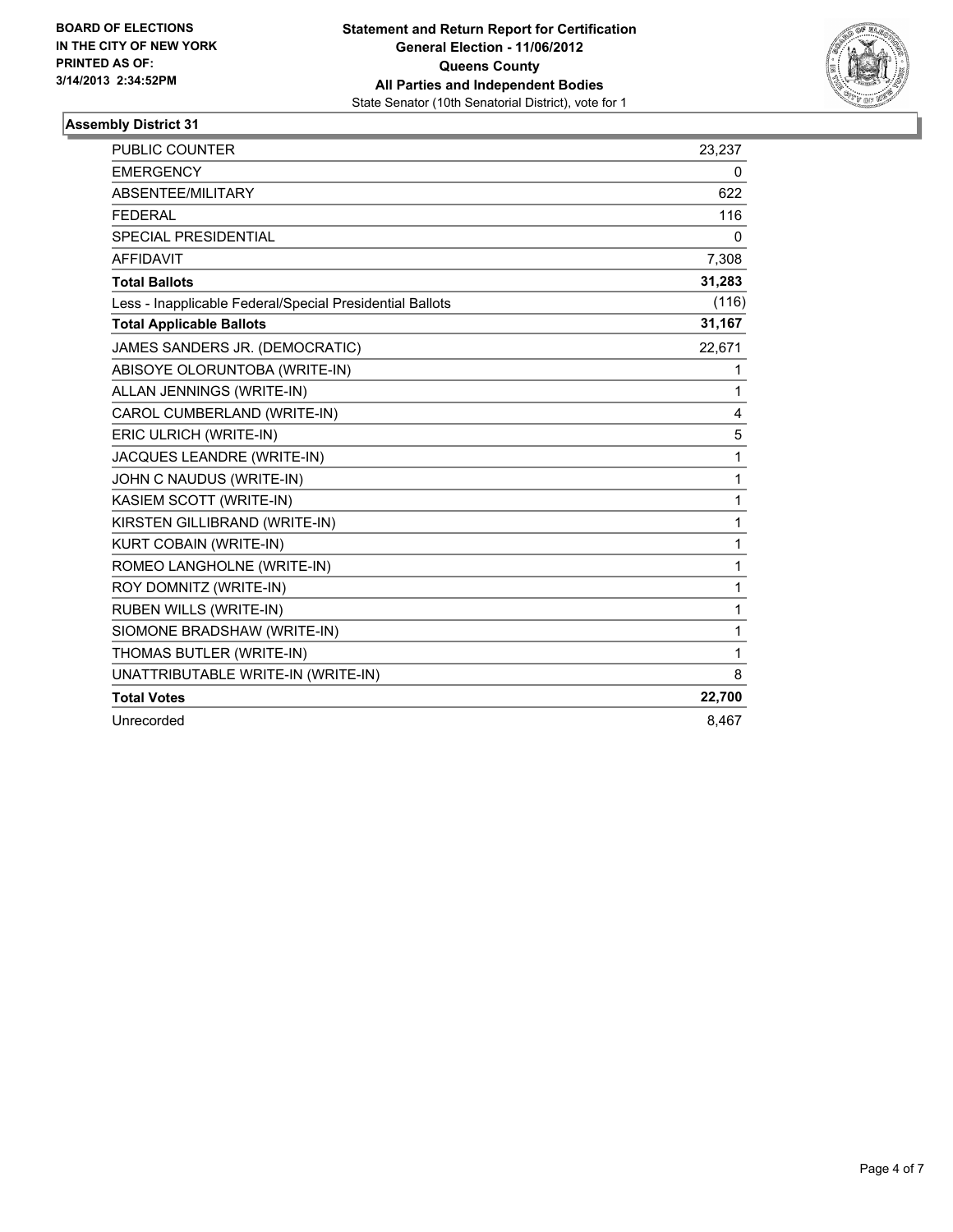

| <b>PUBLIC COUNTER</b>                                    | 27,885 |
|----------------------------------------------------------|--------|
| <b>EMERGENCY</b>                                         | 0      |
| ABSENTEE/MILITARY                                        | 560    |
| <b>FEDERAL</b>                                           | 89     |
| <b>SPECIAL PRESIDENTIAL</b>                              | 0      |
| <b>AFFIDAVIT</b>                                         | 3,331  |
| <b>Total Ballots</b>                                     | 31,865 |
| Less - Inapplicable Federal/Special Presidential Ballots | (89)   |
| <b>Total Applicable Ballots</b>                          | 31,776 |
| JAMES SANDERS JR. (DEMOCRATIC)                           | 25,876 |
| BRAD HOYMAN (WRITE-IN)                                   | 1      |
| <b>BRAIN CROOKS (WRITE-IN)</b>                           | 1      |
| DARRELL VAUGHN (WRITE-IN)                                | 1      |
| HUN HEY (WRITE-IN)                                       | 1      |
| SHIRLEY HUNTLEY (WRITE-IN)                               | 9      |
| SHIRLEY HUNTLY (WRITE-IN)                                | 1      |
| UNATTRIBUTABLE WRITE-IN (WRITE-IN)                       | 4      |
| <b>Total Votes</b>                                       | 25,894 |
| Unrecorded                                               | 5,882  |

| <b>PUBLIC COUNTER</b>                                    | 5,039 |
|----------------------------------------------------------|-------|
| <b>EMERGENCY</b>                                         | 0     |
| ABSENTEE/MILITARY                                        | 66    |
| <b>FEDERAL</b>                                           | 22    |
| <b>SPECIAL PRESIDENTIAL</b>                              | 0     |
| <b>AFFIDAVIT</b>                                         | 655   |
| <b>Total Ballots</b>                                     | 5,782 |
| Less - Inapplicable Federal/Special Presidential Ballots | (22)  |
| <b>Total Applicable Ballots</b>                          | 5,760 |
| JAMES SANDERS JR. (DEMOCRATIC)                           | 4,083 |
| ERIC ULRICH (WRITE-IN)                                   | 5     |
| FANUEL MARTY JR. (WRITE-IN)                              | 1     |
| JOE ADDABBO (WRITE-IN)                                   | 1     |
| JOHN GONSULOG (WRITE-IN)                                 | 1     |
| MATTHEW T. COOPER (WRITE-IN)                             | 1     |
| RUDY GIULIANI (WRITE-IN)                                 | 1     |
| THOMAS M. FARRELL (WRITE-IN)                             | 1     |
| UNATTRIBUTABLE WRITE-IN (WRITE-IN)                       | 5     |
| <b>Total Votes</b>                                       | 4,099 |
| Unrecorded                                               | 1,661 |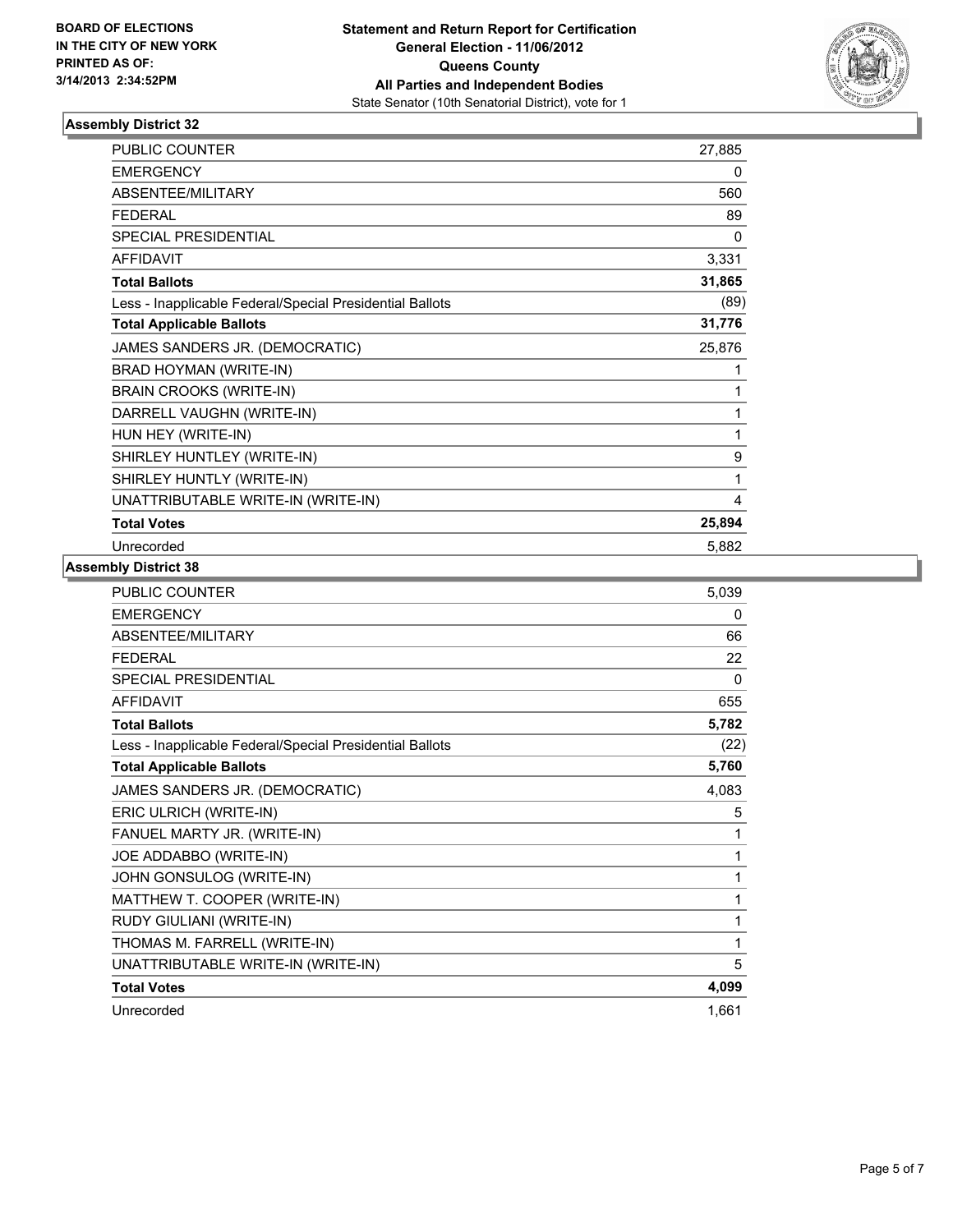

#### **Total for State Senator (10th Senatorial District) - Queens County**

| PUBLIC COUNTER                                           | 72,009       |
|----------------------------------------------------------|--------------|
| <b>EMERGENCY</b>                                         | 5            |
| ABSENTEE/MILITARY                                        | 1,793        |
| <b>FEDERAL</b>                                           | 374          |
| <b>SPECIAL PRESIDENTIAL</b>                              | 0            |
| <b>AFFIDAVIT</b>                                         | 15,289       |
| <b>Total Ballots</b>                                     | 89,470       |
| Less - Inapplicable Federal/Special Presidential Ballots | (374)        |
| <b>Total Applicable Ballots</b>                          | 89,096       |
| JAMES SANDERS JR. (DEMOCRATIC)                           | 67,474       |
| ABISOYE OLORUNTOBA (WRITE-IN)                            | 1            |
| ALLAN JENNINGS (WRITE-IN)                                | 1            |
| BOB DOBBS (WRITE-IN)                                     | 1            |
| BRAD HOYMAN (WRITE-IN)                                   | 1            |
| <b>BRAIN CROOKS (WRITE-IN)</b>                           | 1            |
| CAROL CUMBERLAND (WRITE-IN)                              | 4            |
| <b>COREY GUMBS (WRITE-IN)</b>                            | 1            |
| DARRELL VAUGHN (WRITE-IN)                                | 1            |
| EDWIN GUZMAN (WRITE-IN)                                  | $\mathbf{1}$ |
| ERIC ULRICH (WRITE-IN)                                   | 14           |
| FANUEL MARTY JR. (WRITE-IN)                              | 1            |
| HUN HEY (WRITE-IN)                                       | $\mathbf{1}$ |
| ISAAC PARSEE (WRITE-IN)                                  | 2            |
| JACQUES LEANDRE (WRITE-IN)                               | 1            |
| JANIKA DOOBAY (WRITE-IN)                                 | 1            |
| JOE ADDABBO (WRITE-IN)                                   | 1            |
| JOHN C NAUDUS (WRITE-IN)                                 | 1            |
| JOHN GONSULOG (WRITE-IN)                                 | 1            |
| JOSEPH GERSTEL (WRITE-IN)                                | 1            |
| KASIEM SCOTT (WRITE-IN)                                  | 1            |
| KIRSTEN GILLIBRAND (WRITE-IN)                            | 1            |
| KURT COBAIN (WRITE-IN)                                   | 1            |
| LINDA MICHAELSEN (WRITE-IN)                              | $\mathbf{1}$ |
| LOU GRAYS (WRITE-IN)                                     | 1            |
| LUIS R. QUIROZ JR. (WRITE-IN)                            | 2            |
| MATTHEW T. COOPER (WRITE-IN)                             | 1            |
| MAX POWERS (WRITE-IN)                                    | 1            |
| ROMEO LANGHOLNE (WRITE-IN)                               | 1            |
| ROY DOMNITZ (WRITE-IN)                                   | 1            |
| RUBEN WILLS (WRITE-IN)                                   | 1            |
| RUDY GIULIANI (WRITE-IN)                                 | 2            |
| SHAYON GREENFIELD (WRITE-IN)                             | 1            |
| SHIRLEY HUNTLEY (WRITE-IN)                               | 12           |
| SHIRLEY HUNTLY (WRITE-IN)                                | 1            |
| SIOMONE BRADSHAW (WRITE-IN)                              | 1            |
| TEDDY CANTOS (WRITE-IN)                                  | $\mathbf{1}$ |
|                                                          |              |